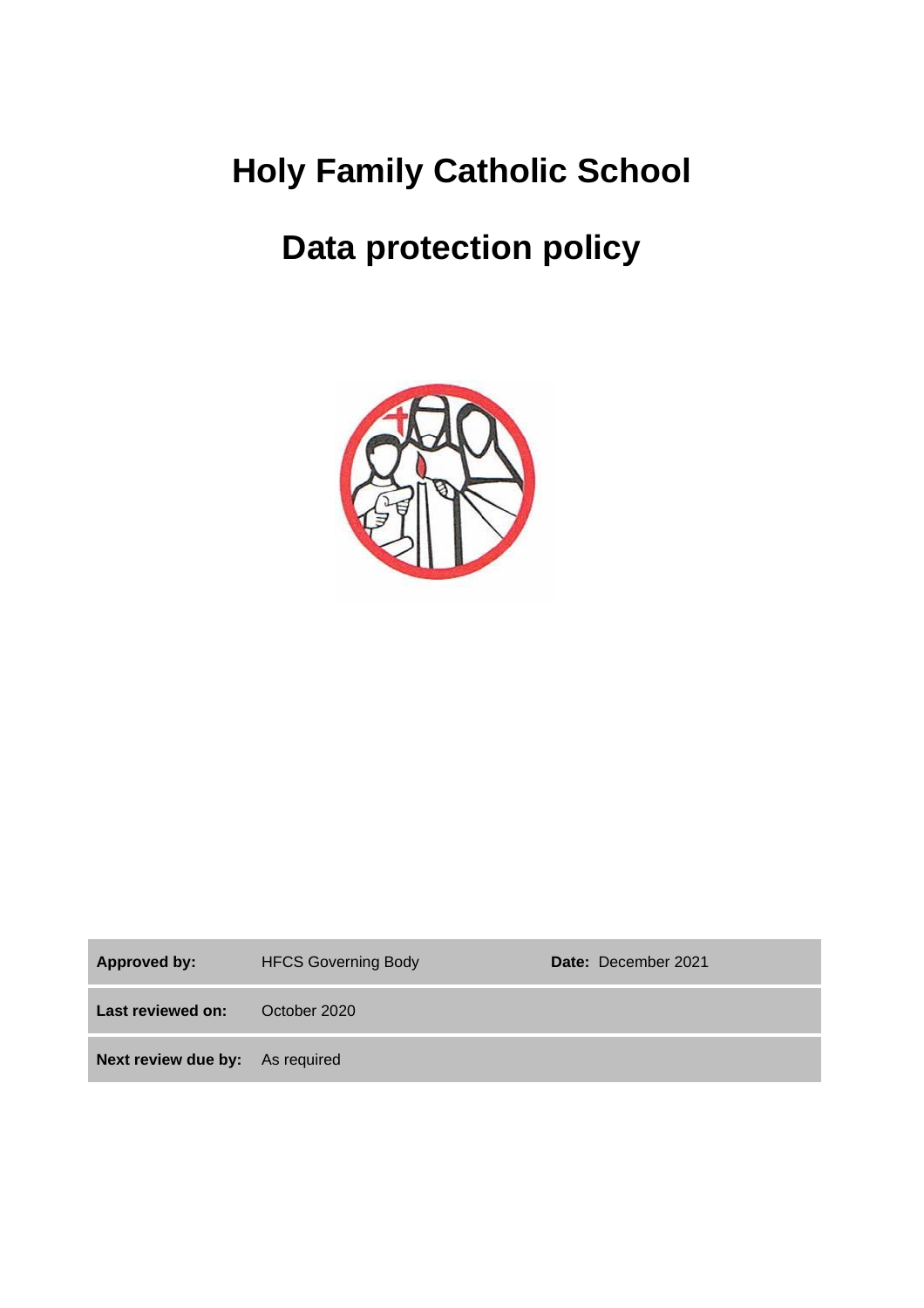### **1. Introduction**

Holy Family Catholic School uses personal information about staff, pupils, parents and other individuals who come into contact with the school. This information is gathered in order to enable it to provide education and other associated functions. In addition, there may be a legal requirement to collect and use information to ensure that the school complies with its statutory obligations.

The school has a legal responsibility to comply with data protection legislation and other statutory provisions relating to the way in which is holds and processes personal data. The school, as a corporate body, is named as the Data Controller under the Act.

The school is required to 'notify' the Information Commissioner of the processing of personal data. This information is included in a public register which is available on the Information Commissioner's website at: [http://www.ico.gov.uk/what\\_we\\_cover/promoting\\_data\\_privacy/keeping\\_the\\_register.aspx](http://www.ico.gov.uk/what_we_cover/promoting_data_privacy/keeping_the_register.aspx)

Every member of staff, member of the governing board, contractors, and partners of the School that hold its' personal information has to comply with the law when managing that information. Schools also have a duty to issue a Privacy Notice to all pupils/parents and its' employees; these provide details of information collection and held, why it is held and the other parties to whom it may be passed on.

As data controller personal data collected about staff, pupils, parents, governors, visitors and other individuals that is collected and held must be processed in accordance with the UK General Data Protection Regulation (UK GDPR) and the Data Protection Act 2018 (DPA 2018)

This policy applies to all personal data, regardless of whether it is in paper or electronic format.

This policy is intended to ensure that personal information is dealt with properly and securely and in accordance with the **UK General Data Protection Regulation**. It will apply to information regardless of the way it is used, recorded and stored and whether it is held in paper files or electronically.

## **2. Scope of the Policy**

We recognise that the correct and lawful treatment of Personal Data will maintain confidence in the school. Protecting the confidentiality and integrity of Personal Data is a critical responsibility that we take seriously at all times. Under the UK GDPR, personal data' means any information relating to an identified or identifiable natural person ('data subject'); an identifiable natural person is one who can be identified, directly or indirectly, in particular by reference to an identifier such as a name, an identification number, location data, an online identifier or to one or more factors specific to the physical, physiological, genetic, mental, economic, cultural or social identity of that natural person.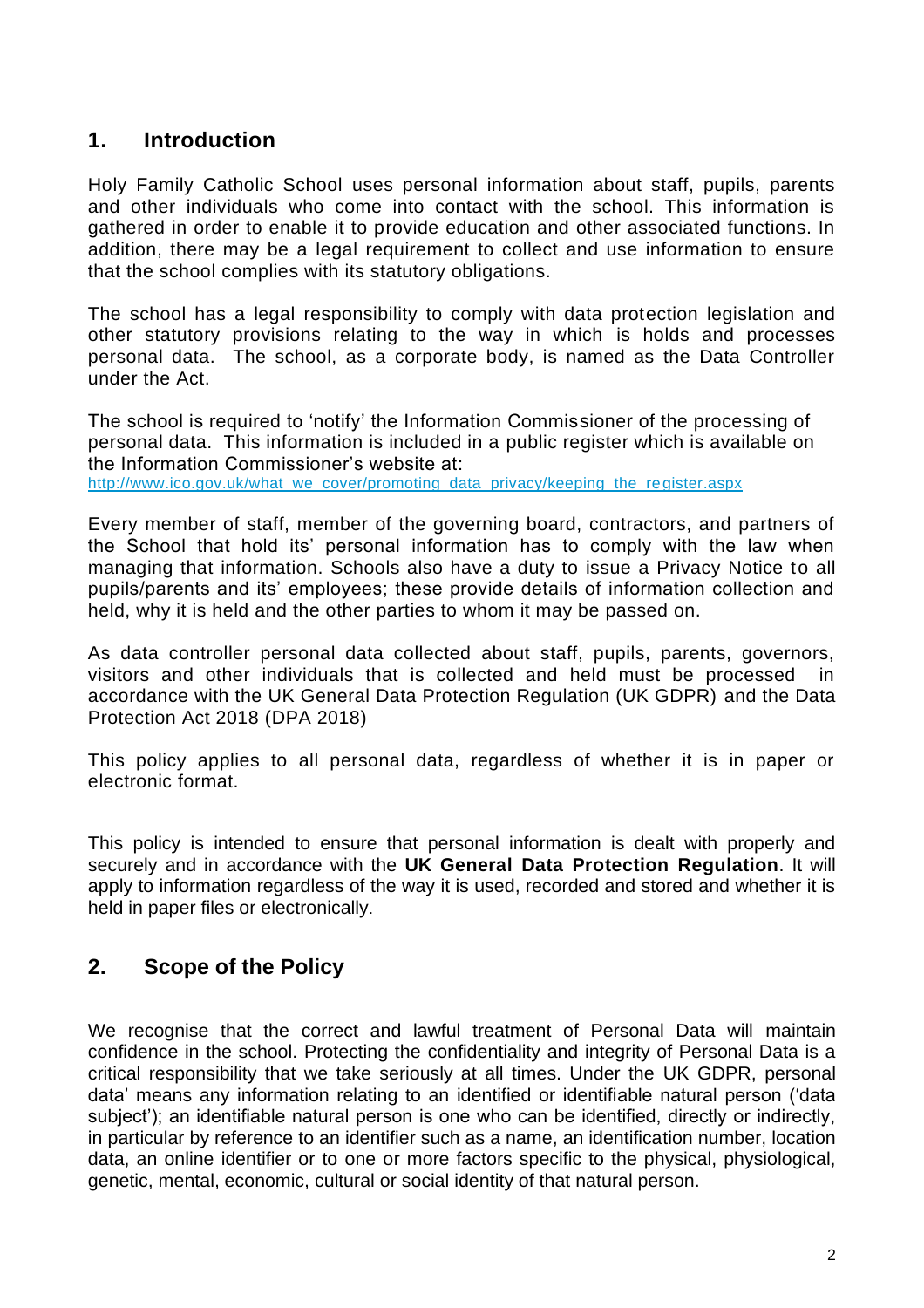This includes any expression of opinion about an individual and intentions towards an individual. It also applies to personal data held visually in photographs or video clips (including CCTV) or as sound recordings.

The School collects a large amount of personal data every year including: staff records, names and addresses of those requesting prospectuses, examination marks, references, fee collection as well as the many different types of research data used by the School. In addition, it may be required by law to collect and use certain types of information to comply with statutory obligations of Local Authorities (LAs), government agencies and other bodies.

### **3. Definitions of data protection terms**

**Consent:** agreement which must be freely given, specific, informed and be an unambiguous indication of the Data Subject's wishes by which they, by a statement or by a clear positive action, signifies agreement to the Processing of Personal Data relating to them.

**Data controllers:** are the people who or organisations which determine the purposes for which, and the manner in which, any personal data is processed. They are responsible for establishing practices and policies in line with the Act. We are the data controller of all personal data used in our business for our own commercial purposes.

**Data Privacy Impact Assessment (DPIA):** tools and assessments used to identify and reduce risks of a data processing activity. DPIA can be carried out as part of Privacy by Design and should be conducted for all major system or business change programs involving the Processing of Personal Data.

**Data Processors:** include any person or organisation that is not a data user who processes personal data on our behalf and on our instructions. Employees of data controllers are excluded from this definition but it could include suppliers which handle personal data on our Schools behalf.

**Data Protection Officer (DPO):** is responsible for monitoring our compliance with data protection law.

**Data Subject:** means a living, identified or identifiable individual about whom we hold Personal Data. Data Subjects may be nationals or residents of any country and may have legal rights regarding their Personal Data.

**Data users:** are those of our employees whose work involves processing personal data. Data users must protect the data they handle in accordance with this data protection policy and any applicable data security procedures at all times.

**Personal Data:** means any information relating to an identified or identifiable natural person (data subject). An identifiable natural person is one who can be identified, directly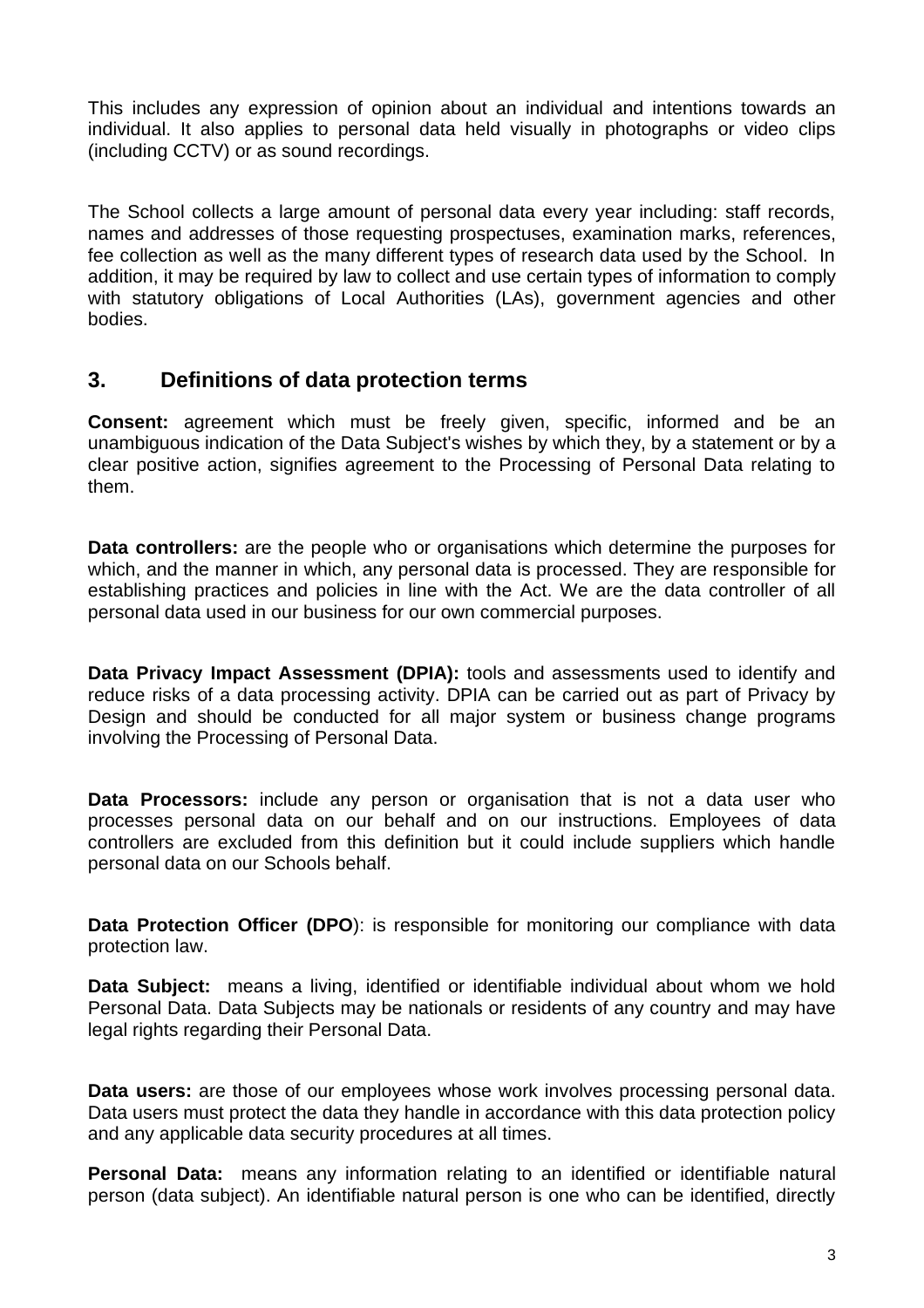or indirectly, in particular by reference to an identifier such as a name, an identification number, location data, an online identifier or to one or more factors specific to the physical, physiological, genetic, mental, economic, cultural or social identity of that natural person.

**Personal Data Breach:** any act or omission that compromises the security, confidentiality, integrity or availability of Personal Data or the physical, technical, administrative or organisational safeguards that we or our third-party service providers put in place to protect it. The loss, or unauthorised access, disclosure or acquisition, of Personal Data is a Personal Data Breach.

**Processing:** is any activity which is performed on personal data such as collection, recording, organisation, structuring, adaptation or alteration, using, storage, retrieval, disclosure by transmission, dissemination or otherwise making available, alignment or combination, restriction, erasure or destruction.

**Special Category Personal Data:** includes information about a person's racial or ethnic origin, political opinions; religious or philosophical beliefs; Trade Union membership; physical or mental health or condition; genetic/biometric data held for purposes of identification or data about sexual orientation or an individual's sex life.

## **4. Roles and Responsibilities**

This policy applies to all Personal Data we Process regardless of the media on which that data is stored or whether it relates to past or present pupils, employees, workers, or supplier contacts, website users or any other Data Subject.

#### **Staff and those working on our behalf**

This policy applies to all staff employed by our school, and to external organisations or individuals working on our behalf.

You must read, understand and comply when Processing Personal Data on our behalf and attend training on its requirements. This policy sets out what we expect from you in order for the School to comply with applicable law. Your compliance with this policy is mandatory. You must also comply with all related Policies and guidelines given. Staff who do not comply with this policy may face disciplinary action.

#### **All staff are responsible for:**

- Collecting, storing and processing any personal data in accordance with this policy
- Ensuring that personal data held is accurate and up to date
- Ensuring that personal data held is not misused, lost or unlawfully disclosed

#### **All staff must contact the DPO in the following circumstances:**

- Where they are unsure or have questions about the operation of this policy; the purposes for which data may be used; retaining personal data; disclosing personal data or keeping personal data secure
- Where they are unsure if they have a lawful basis for processing personal data or wish to process for a different purpose than the one that the data was obtained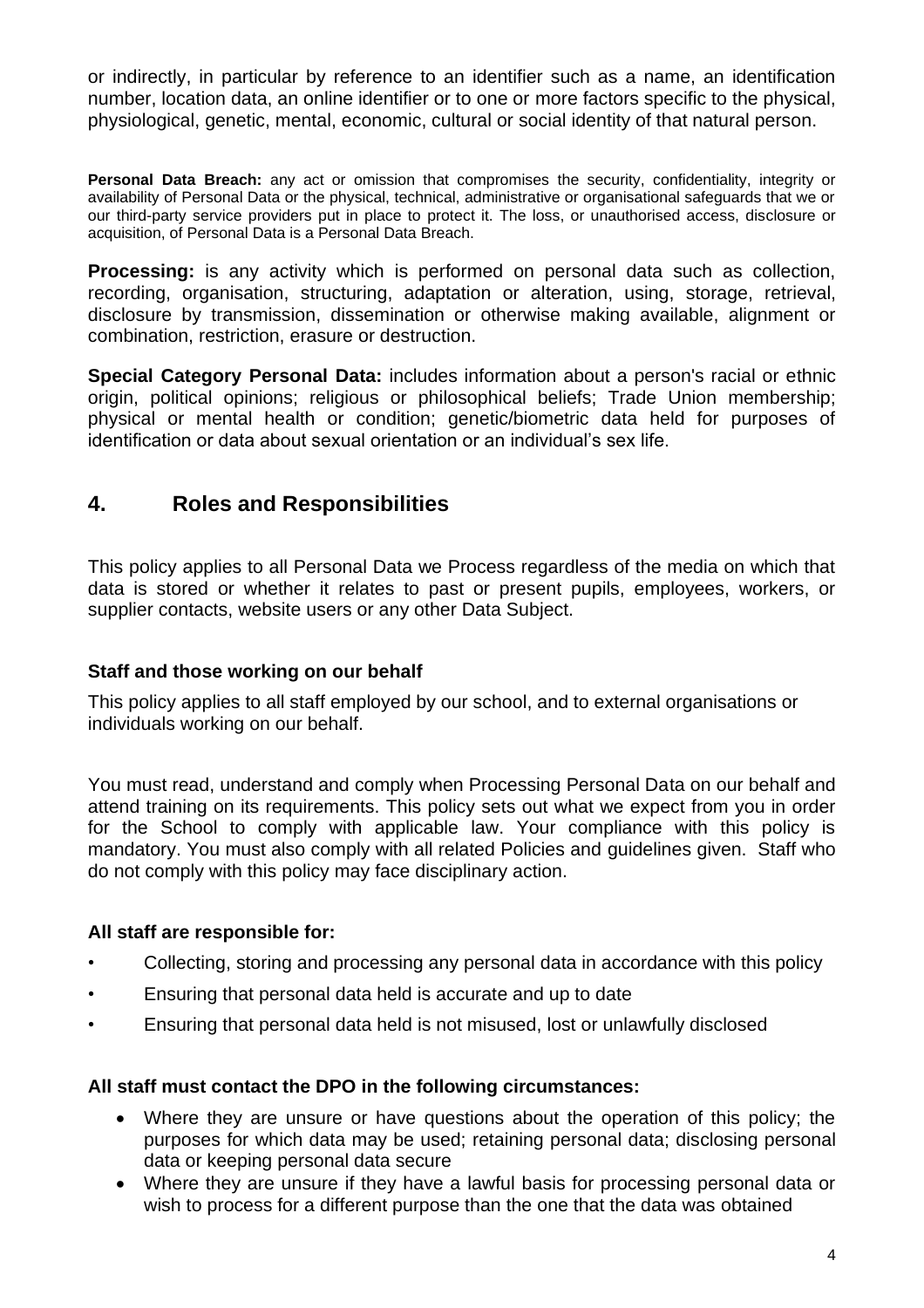- Where they propose to engage in any activity that affects the rights of privacy of any individual i.e. where there is a legal obligation to carry out a Privacy Impact Assessment
- Where they are unsure about what security or other measures they need to implement to protect Personal Data
- If they need any assistance dealing with any rights invoked by a Data Subject
- Where they are considering sharing personal data with third parties
- Where they are entering into contracts involving the processing of personal data by another organisation

Where staff have concerns that this policy is not being followed by others they should report this immediately to the DPO. Where they wish to raise this formally they may do so under the Schools' Policy and Procedure for reporting of Data Protection Infringements by Employees.

#### **Governing Board**

The governing board or Governing Body has overall responsibility for ensuring compliance with all relevant data protection obligations.

#### **Headteacher**

The Headteacher has overall operational responsibility on a day-to-day basis for the implementation of the school's policies and procedures.

#### **Data Protection Officer**

The data protection officer (DPO) is responsible for overseeing the implementation of this policy, monitoring our compliance with data protection law, and developing related policies and guidelines where applicable. They will provide an annual report of their activities directly to the governing board and, where relevant, report to the board their advice and recommendations on school data protection issues. The DPO is also a point of contact for individuals whose data the school processes who wish to raise any complaint regarding the school's processing where they remain dissatisfied with the school's response, and for the ICO.

## **5. Personal Data Protection Principles**

We adhere to the principles relating to Processing of Personal Data set out in the **UK GDPR** which require Personal Data to be:

(a) Processed lawfully, fairly and in a transparent manner (Lawfulness, Fairness and Transparency).

(b) Collected only for specified, explicit and legitimate purposes (Purpose Limitation).

(c) Adequate, relevant and limited to what is necessary in relation to the purposes for which it is Processed (Data Minimisation).

(d) Accurate and where necessary kept up to date (Accuracy).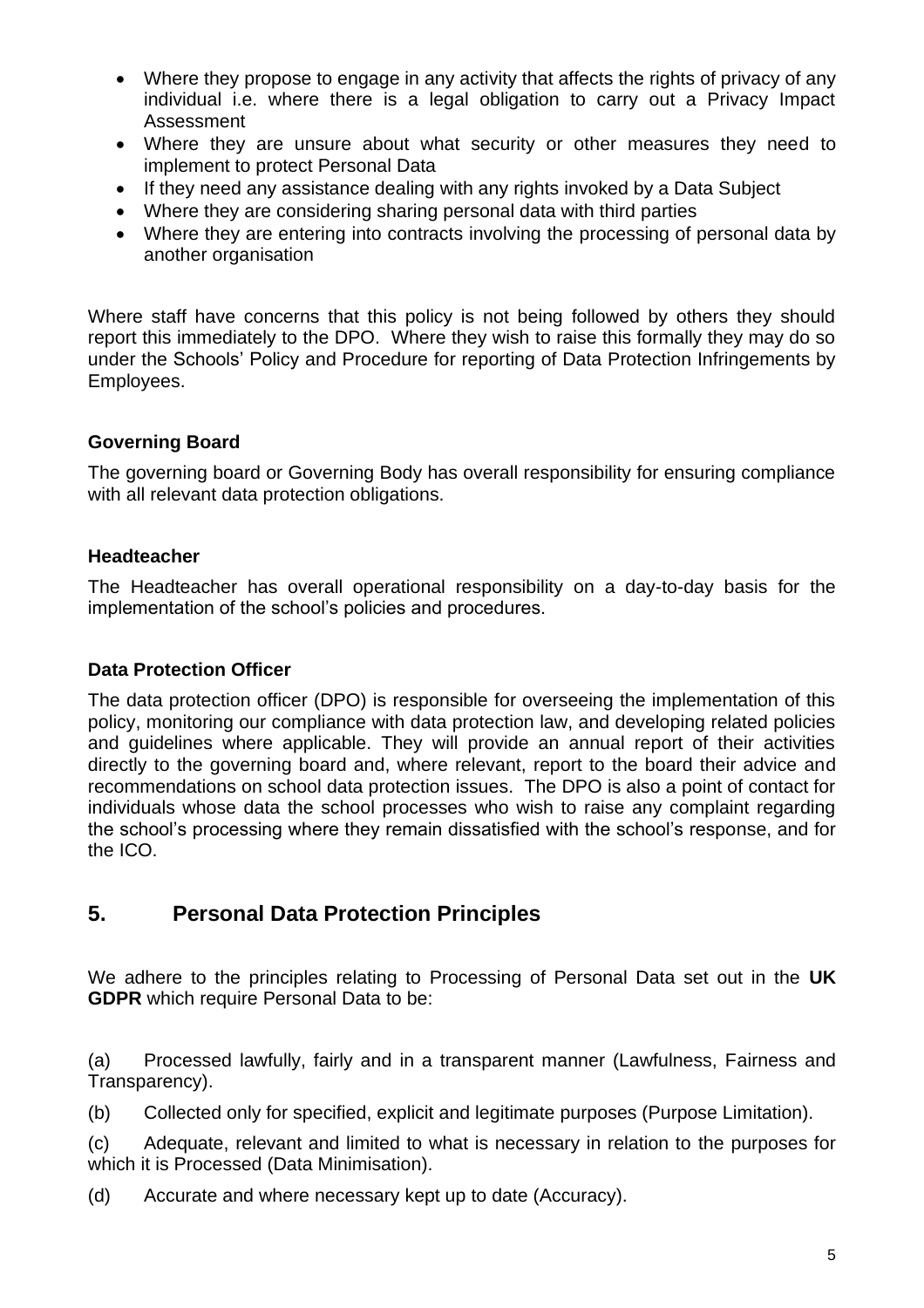(e) Not kept in a form which permits identification of Data Subjects for longer than is necessary for the purposes for which the data is Processed (Storage Limitation).

(f) Processed in a manner that ensures its security using appropriate technical and organisational measures to protect against unauthorised or unlawful Processing and against accidental loss, destruction or damage (Security, Integrity and Confidentiality).

(g) Not transferred to another country without appropriate safeguards being in place (Transfer Limitation).

(h) Made available to Data Subjects and Data Subjects allowed to exercise certain rights in relation to their Personal Data (Data Subject's Rights and Requests).

We are responsible for and must be able to demonstrate compliance with the data protection principles listed above (Accountability).

The school is committed to maintaining the data protection principles at all times. This means that the school will:

- Inform Data Subjects why they need their personal information, how they will use it and with whom it may be shared. This is known as a Privacy Notice
- Check the quality and accuracy of the information held
- Apply the records management policies and procedures to ensure that information is not held longer than is necessary
- Ensure that when information is authorised for disposal it is done appropriately
- Ensure appropriate security measures are in place to safeguard personal information whether that is held in paper files or on a computer system
- Only share personal information with others when it is necessary and legally appropriate to do so
- Set out clear procedures for responding to requests for access to personal information known as subject access request
- Train all staff so that they are aware of their responsibilities and of the schools relevant policies and procedures

### **6. Lawfulness, Fairness and Transparency**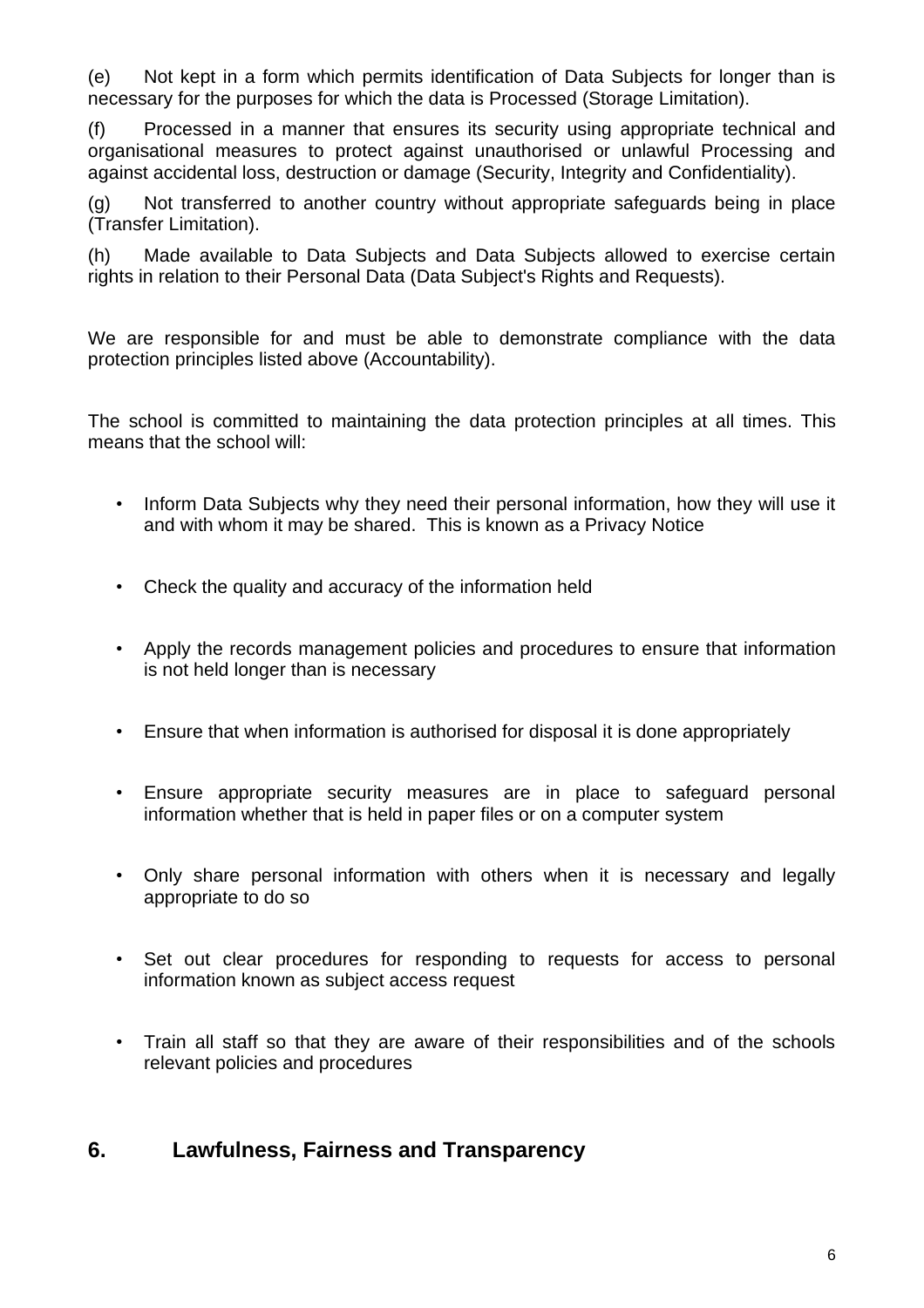Personal data must be processed lawfully, fairly and in a transparent manner in relation to the Data Subject. You may only collect, Process and share Personal Data fairly and lawfully and for specified purposes. The **UK GDPR** restricts our actions regarding Personal Data to specified lawful purposes. These restrictions are not intended to prevent Processing, but ensure that we Process Personal Data fairly and without adversely affecting the Data Subject.

The **UK GDPR** allows Processing for specific purposes, some of which are set out below:

- (a) the Data Subject has given his or her Consent;
- (b) the Processing is necessary for the performance of a contract with the Data Subject;
- (c) to meet our legal compliance obligations.;
- (d) to protect the Data Subject's vital interests;
- (e) the data needs to be processed so that the school, as a public authority, can perform a task in the public interest, and carry out its official functions - this is known as the Public Task
- (f) to pursue our legitimate interests for purposes where they are not overridden because the Processing prejudices the interests or fundamental rights and freedoms of Data Subjects.

For special categories of personal data, we will also meet one of the special category conditions for processing which are set out in the **UK GDPR** and Data Protection Act 2018.

If we offer online services to pupils, such as classroom apps, and we intend to rely on consent as a basis for processing, we will get parental consent (except for online counselling and preventive services).

The purposes for which we process Personal Data to perform our Public Task are set out in the Privacy Notice issued by the School.

When we collect Personal Data directly from Data Subjects, including for human resources or employment purposes, we provide the Data Subject with all the information required by the **UK GDPR** including the identity of the Data Controller and DPO, how and why we will use, Process, disclose, protect and retain that Personal Data through a Fair Processing (Privacy) Notice.

### **7. Sharing personal data**

The School will not normally share personal data with anyone else without express consent, but may do so where:

• It is necessary for the performance of our Public Task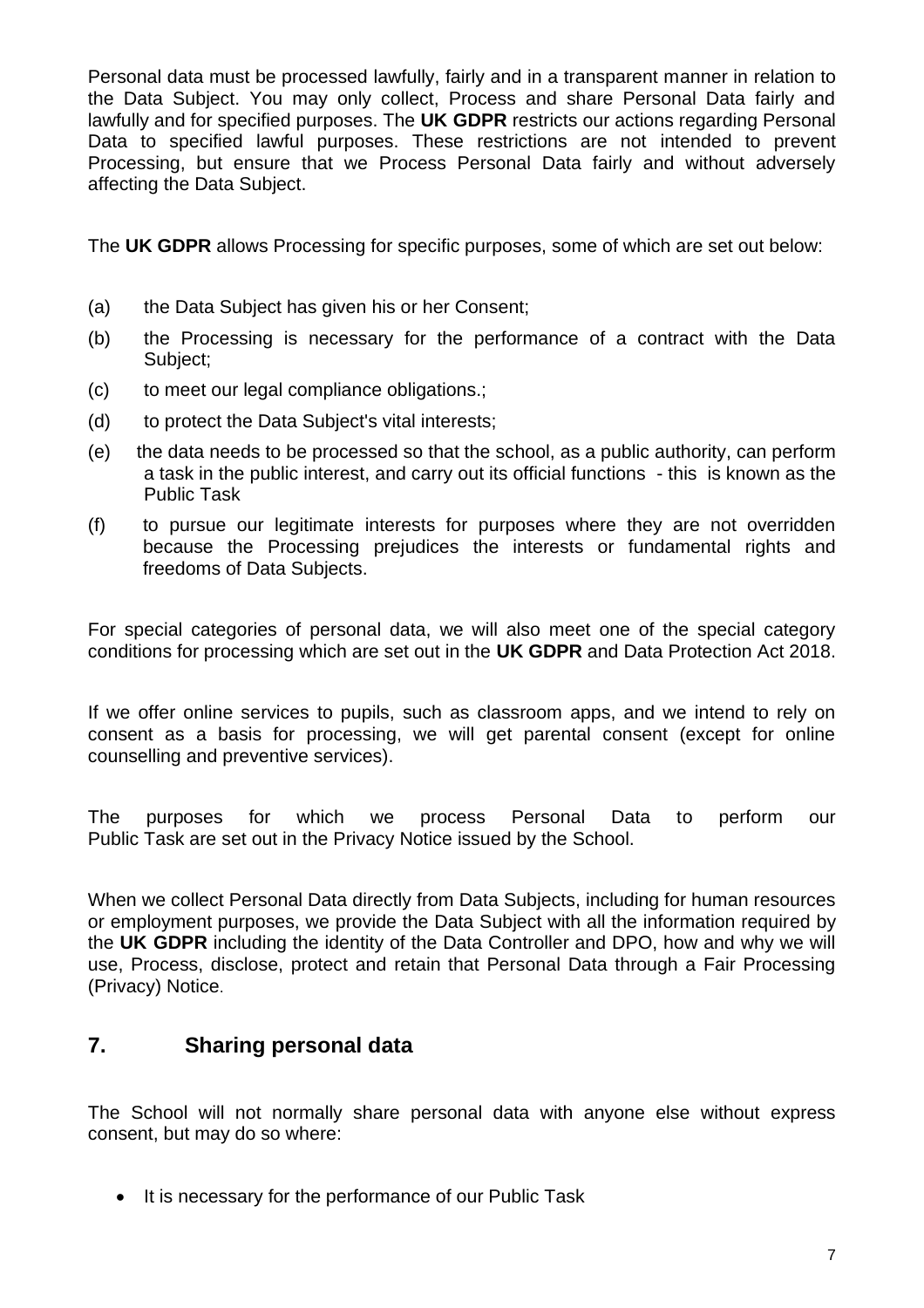- There is an issue with a pupil or parent/carer that puts the safety of another individual at risk
- Our suppliers or contractors need data to enable us to provide services to our staff and pupils – for example, IT companies. When doing this, we:
	- (i) Only appoint suppliers or contractors which can provide sufficient guarantees that they comply with data protection law
	- (ii) Establish either in the contract or as a standalone agreement, a data processing agreement to ensure the fair and lawful processing of any personal data we share
	- (iii) Only share data that the supplier or contractor needs to carry out their service, and information necessary to keep them safe while working with us

We will also share personal data with law enforcement and government bodies where we are legally required to do so, including for the following purposes:

- The prevention or detection of crime and/or fraud
- The apprehension or prosecution of offenders
- The assessment or collection of tax owed to HMRC
- In connection with legal proceedings
- Where the disclosure is required to satisfy our safeguarding obligations
- Research and statistical purposes, as long as personal data is sufficiently anonymised or consent has been provided

We may also share personal data with emergency services and local authorities to help them to respond to an emergency situation that affects any of our pupils or staff.

Where we transfer personal data to a country or territory outside the European Economic Area, we will do so in accordance with data protection law.

We may enter into Information Specific Sharing Agreements with other public bodies for the purposes outlined above.

### **8. Subject access requests and other rights of individuals**

Our Data Subjects have rights when it comes to how we handle their Personal Data. These include rights to:

- (a) withdraw Consent to Processing at any time;
- (b) receive certain information about how we process their data;
- (c) request access to their Personal Data that we hold;
- (d) prevent use of their Personal Data for direct marketing purposes;
- (e) ask us to erase Personal Data if it is no longer necessary in relation to the purposes for which it was collected or Processed or to rectify inaccurate data or to complete incomplete data;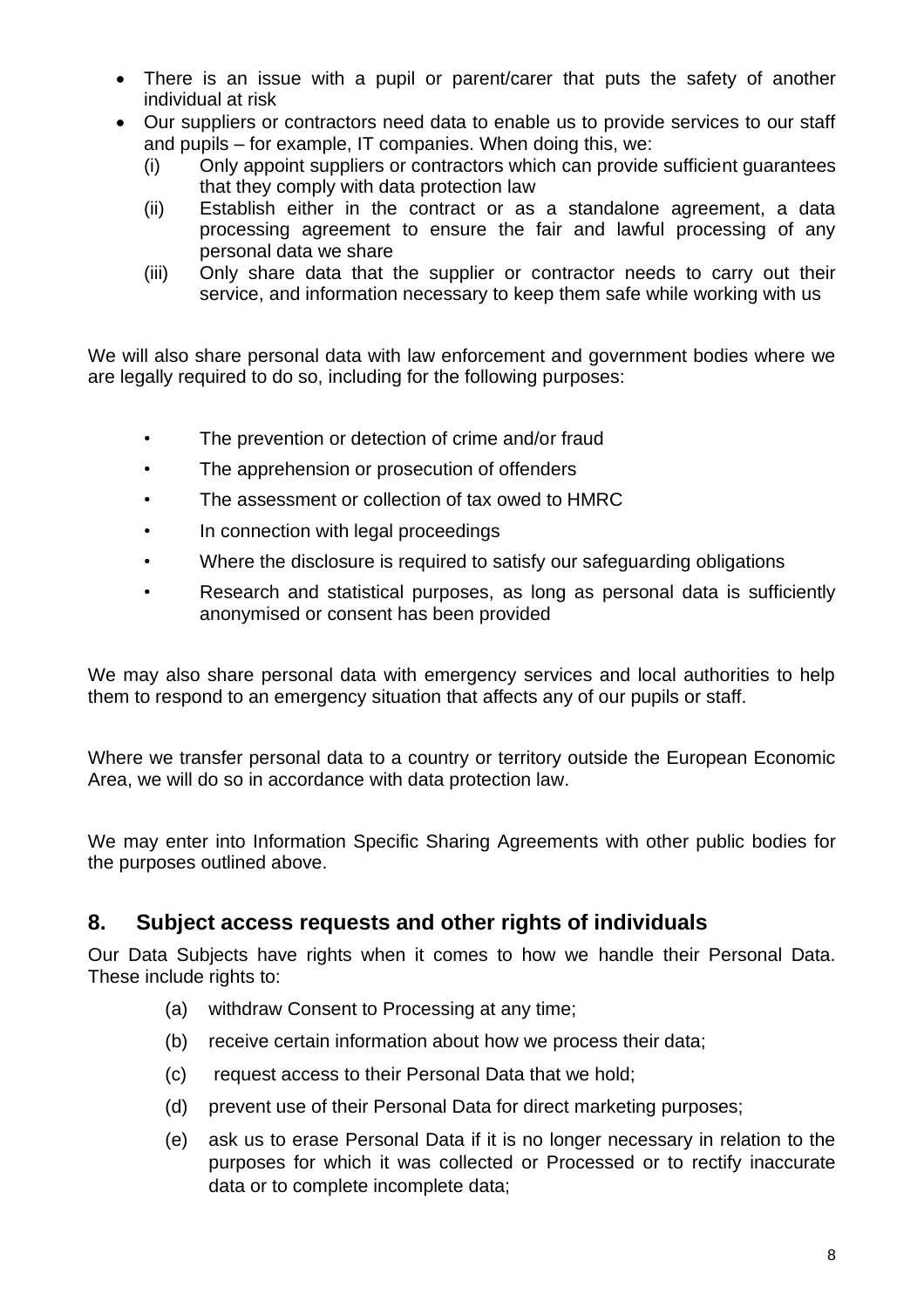- (f) restrict Processing in specific circumstances;
- (g) challenge Processing which has been justified on the basis of our legitimate interests or in the public interest;
- (h) request a copy of an agreement under which Personal Data is transferred outside of the EEA;
- (i) object to decisions based solely on Automated Processing, including profiling (known as Automated Decision Making ADM);
- (j) prevent Processing that is likely to cause damage or distress to the Data Subject or anyone else;
- (k) be notified of a Personal Data Breach which is likely to result in high risk to their rights and freedoms;
- (l) make a complaint to the Information Commissioner; and
- (m) in limited circumstances, receive or ask for their Personal Data to be transferred to a third party in a structured, commonly used and machine readable format.

Where an individual exercises their rights of subject access this will be dealt with under the schools Subject Access Request Policy and Procedure.

#### **9. Biometric recognition systems**

Where we use pupils' biometric data as part of an automated biometric recognition system (for example, pupils use finger prints to receive school dinners instead of paying with cash) parents/carers will be notified before any biometric recognition system is put in place or before their child first takes part in it. The school will get written consent before we take any biometric data and first process it.

Parents/carers and pupils have the right to choose not to use the school's biometric system(s). We will provide alternative means of accessing the relevant services for those pupils.

Parents/carers and pupils can withdraw consent, at any time, and we will make sure that any relevant data already captured is deleted.

As required by law, if a pupil refuses to participate in, or continue to participate in, the processing of their biometric data, we will not process that data irrespective of any consent given by the pupil's parent(s)/carer(s).

Where staff members or other adults use the school's biometric system(s), we will also obtain their consent before they first take part in it, and provide alternative means of accessing the relevant service if they object. Staff and other adults can also withdraw consent at any time, and the school will delete any relevant data already captured.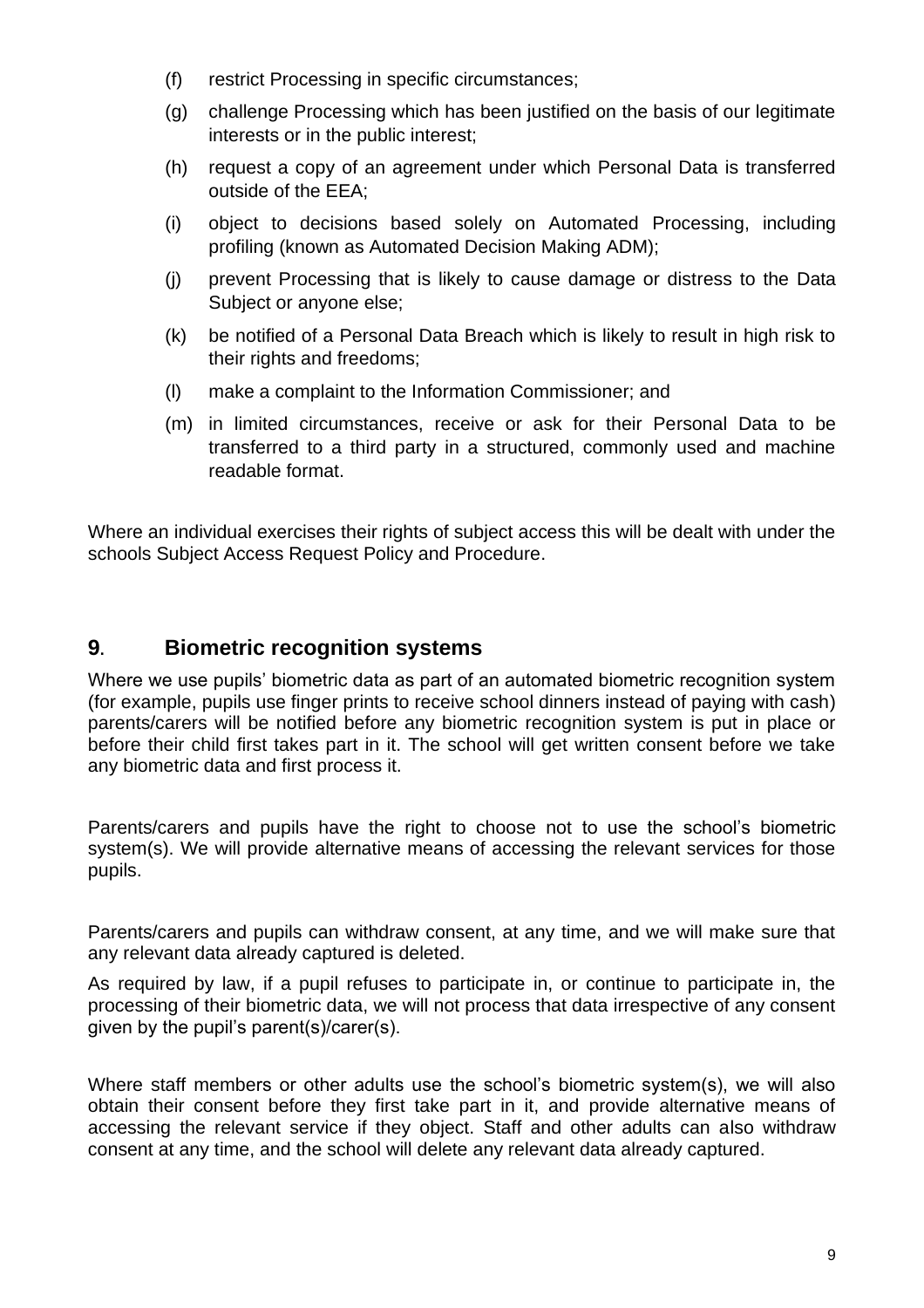## **10. CCTV**

We use CCTV in various locations around the school site to ensure it remains safe. We will adhere to the ICO's code of practice for the use of CCTV.

We do not need to ask individuals' permission to use CCTV, but we make it clear where individuals are being recorded. Security cameras are clearly visible and accompanied by prominent signs explaining that CCTV is in use.

Any enquiries about the CCTV system should be directed to the ICT Manager, Michael Crowe

#### **11. Photographs and videos**

As part of our school activities, we may take photographs and record images of individuals within our school.

We will obtain written consent from parents/carers, or pupils aged 18 and over, for photographs and videos to be taken of pupils for communication, marketing and promotional materials.

Where we need parental consent, we will clearly explain how the photograph and/or video will be used to both the parent/carer and pupil. Where we don't need parental consent, we will clearly explain to the pupil how the photograph and/or video will be used.

Uses may include:

• Within school on notice boards and in school magazines, brochures, newsletters, etc.

• Outside of school by external agencies such as the school photographer, newspapers, campaigns

• Online on our school website or social media pages

Consent can be refused or withdrawn at any time. If consent is withdrawn, we will delete the photograph or video and not distribute it further.

When using photographs and videos in this way we will not accompany them with any other personal information about the child, to ensure they cannot be identified.

### **12. Record keeping**

The **UK GDPR** requires us to keep full and accurate records of all our data Processing activities.

We keep and maintain accurate records reflecting our Processing. These records include clear descriptions of the Personal Data types, Data Subject types, Processing activities,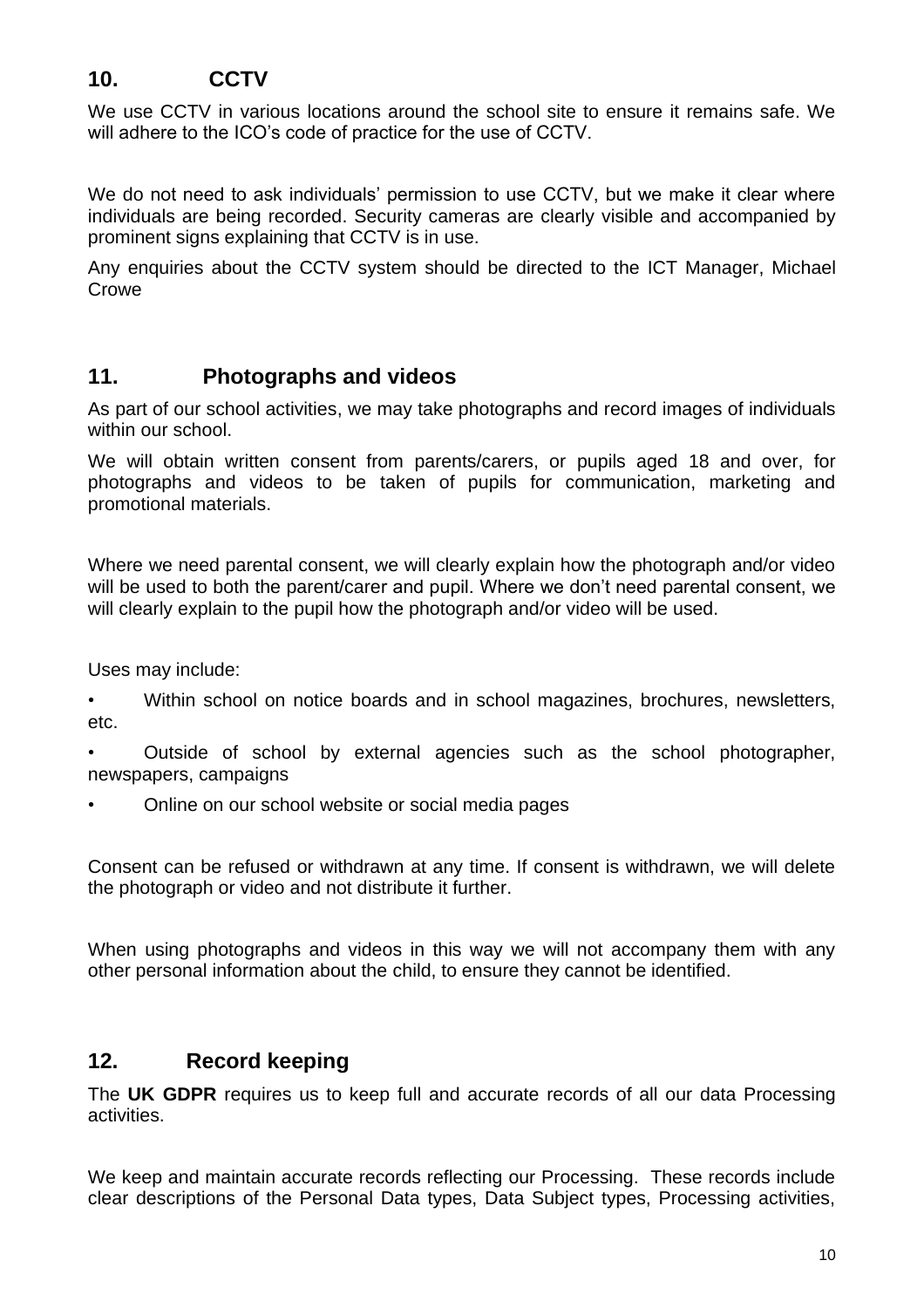Processing purposes, third-party recipients of the Personal Data, Personal Data storage locations, Personal Data transfers, the Personal Data's retention period and a description of the security measures in place.

## **13. Accountability, Data protection by design**

We put measures in place to show that we have integrated data protection into all of our data processing activities, including:

• Appointing a suitably qualified DPO

• Only processing personal data that is necessary for each specific purpose of processing, and always in line with the data protection principles set out in relevant data protection law

• Completing privacy impact assessments where the school's processing of personal data presents a high risk to rights and freedoms of individuals, and when introducing new technologies (the DPO will advise on this process)

• Integrating data protection into internal documents including this policy, any related policies and privacy notices

• Regularly training members of staff on data protection law, this policy, any related policies and any other data protection matters; we will also keep a record of attendance

• Regularly conducting reviews and audits to test our privacy measures and make sure we are compliant

### **14. Data security and storage of records**

We will protect personal data and keep it safe from unauthorised or unlawful access, alteration, processing or disclosure, and against accidental or unlawful loss, destruction or damage.

In particular:

• Paper-based records and portable electronic devices, such as laptops and hard drives that contain personal data are kept under lock and key when not in use

• Papers containing confidential personal data must not be left on office and classroom desks, on staffroom tables, pinned to notice/display boards, or left anywhere else where there is general access

• Where personal information needs to be taken off site, staff must sign it in and out from the school office

• Passwords that are at least 8 characters long containing letters and numbers are used to access school computers, laptops and other electronic devices. Staff and pupils are reminded to change their passwords at regular intervals

• Encryption software is used to protect all portable devices and removable media, such as laptops and USB devices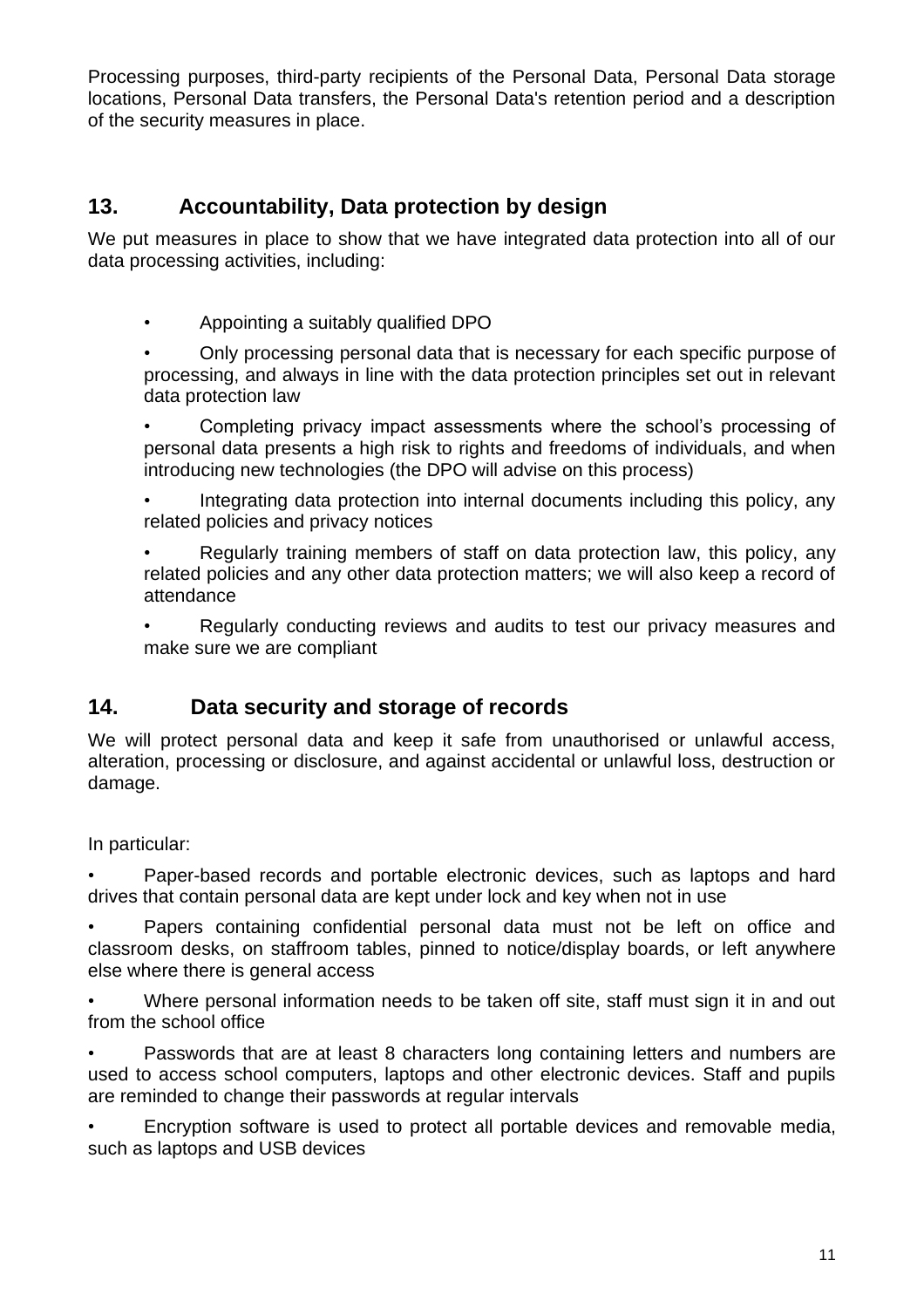• Staff, pupils or governors who store personal information on their personal devices are expected to follow the same security procedures as for school-owned equipment (see our [online safety policy/ICT policy/acceptable use agreement/policy on acceptable use])

• Where we need to share personal data with a third party, we carry out due diligence and take reasonable steps to ensure it is stored securely and adequately protected

## **15. Disposal of records**

Personal data that is no longer needed will be disposed of securely. Personal data that has become inaccurate or out of date will also be disposed of securely, where we cannot or do not need to rectify or update it.

For example, we will shred or incinerate paper-based records, and overwrite or delete electronic files. We may also use a third party to safely dispose of records on the school's behalf. If we do so, we will require the third party to provide sufficient guarantees that it complies with data protection law.

### **16. Personal data breaches**

The school will make all reasonable endeavours to ensure that there are no personal data breaches. A personal data breach is more than just losing personal data. It is a breach of security leading to the accidental or lawful destruction, loss, alteration, unauthorised disclosure of, or access to, personal data.

A personal data breach can be broadly defined as a security incident that has affected the confidentiality, integrity or availability of personal data. In short, there will be a personal data breach whenever any personal data is lost, destroyed, corrupted or disclosed; if someone accesses the data or passes it on without proper authorisation; or if the data is made unavailable and this unavailability has a significant negative effect on individuals.

In the unlikely event of a suspected data breach, we will follow the Schools Personal Data Breach Procedure and take all steps we can to remedy the breach that has occurred.

When appropriate, we will report the data breach to the ICO within 72 hours.

### **17. Training**

All staff and governors are provided with data protection training as part of their induction process.

Data protection will also form part of continuing professional development, where changes to legislation, guidance or the school's processes make it necessary.

### **18. Review and Monitoring arrangements**